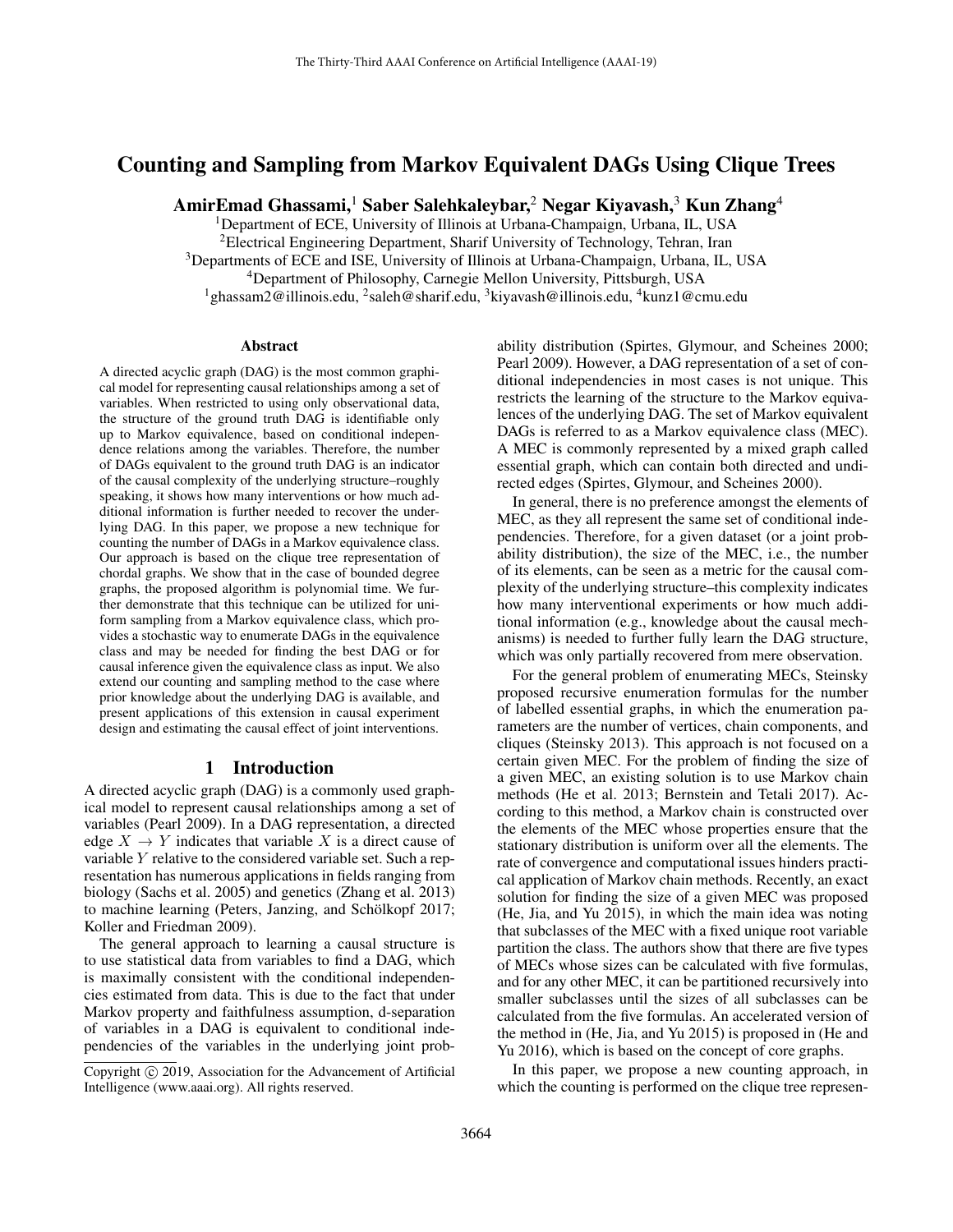tation of the graph. Compared to (He, Jia, and Yu 2015), our method provides us with a more systematic way for finding the orientation of the edges in a rooted subclass, and enables us to use the memory in an efficient way in the implementation of the algorithm. Also, using clique tree representation enables us to divide the graph into smaller pieces, and perform counting on each piece separately (Theorem 2). We will show that for bounded degree graphs, the proposed solution is capable of computing the size of the MEC in polynomial time. The counting technique can be utilized for two main goals: (a) Uniform sampling, and (b) Applying prior knowledge. As will be explained, for these goals, it is essential in our approach to have the ability of explicitly controlling the performed orientations in the given essential graph. Therefore, neither the aforementioned five formulas presented in (He, Jia, and Yu 2015), nor the accelerated technique in (He and Yu 2016) are suitable for these purposes.

(a) Uniform sampling: In Section 4, we show that our counting technique can be used to uniformly sample from a given MEC. This can be utilized in many scenarios; followings are two examples. 1. *Evaluating effect of an action in a causal system.* For instance, in a network of users, one may be interested in finding out conveying a news to which user leads to the maximum spread of the news. This question could be answered if the causal structure was known, but we often do not have the exact causal DAG. Instead, we can resort to uniformly sampling from the corresponding MEC and evaluate the effect of the action on the samples. 2. Given a DAG from a MEC, there are simple algorithms for generating the essential graph corresponding to the MEC (Meek 1995; Andersson, Madigan, and Perlman 1997; Chickering 2002). However, for MECs with large size, it is not computationally feasible to form every DAG represented by the essential graph. In (Hoyer and Hyttinen 2009) the authors require to evaluate the score of all DAGs in MEC to find the one with the highest score. Evaluating scores on uniform samples provides an estimate of the maximum score.

(b) Applying prior knowledge: In Section 5, we further extend our counting and sampling techniques to the case that prior knowledge regarding the orientation of a subset of the edges in the structure is available. Such prior knowledge may come from imposing a partial ordering of variables before conducting causal structure learning from both observational and interventional data (Scheines et al. 1998; Hauser and Bühlmann 2012; Wang et al. 2017), or from certain model restrictions (Hoyer et al. 2012; Rothenhäusler, Ernest, and Bühlmann 2018; Eigenmann, Nandy, and Maathuis 2017). We will show that rooted subclasses of the MEC allow us to understand whether a set of edges with unknown directions can be oriented to agree with the prior, and if so, how many DAGs in the MEC are consistent with such an orientation. We present the following two applications: 1. The authors in (Nandy, Maathuis, and Richardson 2017) proposed a method for estimating the causal effect of joint interventions from observational data. Their method requires extracting possible valid parent sets of the intervention nodes from the essential graph, along with their multiplicity. They proposed the joint-IDA method for this goal, which is exponential in the size of the chain component of the essential

graph, and hence, becomes infeasible for large components. In Section 5, we show that counting with prior knowledge can solve the issue of extracting possible parent sets. 2. In Section 6, we provide another specific scenario in which our proposed methodology is useful. This application is concerned with finding the best set of variables to intervene on when we are restricted to a certain budget for the number of interventions (Ghassami et al. 2018a).

### 2 Definitions and Problem Description

For the definitions in this section, we mainly follow (Andersson, Madigan, and Perlman 1997). A graph G is a pair  $(V(G), E(G))$ , where  $V(G)$  is a finite set of vertices and  $E(G)$ , the set of edges, is a subset of  $(V \times V) \setminus \{(a, a) :$  $a \in V$ . An edge  $(a, b) \in E$  whose opposite  $(b, a) \in E$ is called an undirected edge and we write  $a - b \in G$ . An edge  $(a, b) \in E$  whose opposite  $(b, a) \notin E$  is called a directed edge, and we write  $a \to b \in G$ . A graph is called a chain graph if it contains no *partially* directed cycles. After removing all directed edges of a chain graph, the components of the remaining undirected graph are called the chain components of the chain graph. A v-structure of  $G$  is a triple  $(a, b, c)$ , with induced subgraph  $a \rightarrow b \leftarrow c$ . Under Markov condition and faithfulness assumptions, a directed acyclic graph (DAG) represents the conditional independences of a distribution on variables corresponding to its vertices. Two DAGs are called Markov equivalent if they represent the same set of conditional independence relations. The following result due to (Verma and Pearl 1990) provides a graphical test for Markov equivalence.

### Lemma 1. *(Verma and Pearl 1990) Two DAGs are Markov equivalent iff they have the same skeleton and v-structures.*

We denote the Markov equivalence class (MEC) containing DAG  $D$  by  $[D]$ . A MEC can be represented by a graph  $G^*$ , called essential graph, which is defined as  $G^* = \cup(\overline{D} :$  $D \in [D]$ . We denote the MEC corresponding to essential graph  $G^*$  by  $MEC(G^*)$ . Essential graphs are also referred to as completed partially directed acyclic graphs (CPDAGs) (Chickering 2002), and maximally oriented graphs (Meek 1995). Authors in (Andersson, Madigan, and Perlman 1997) proposed a graphical criterion for characterizing an essential graph. They showed that an essential graph is a chain graph in which every chain component is chordal. As a corollary of Lemma 1, no DAG in a MEC can contain a v-structure in the subgraphs corresponding to chain components.

We refer to the number of elements of a MEC as the size of the MEC, and we denote the size of  $MEC(G^*)$  by  $Size(G^*)$ . Let  $\{G_1, ..., G_c\}$  denote the chain components of  $G^*$ .  $Size(G^*)$  can be calculated from the size of chain components using the following equation (Gillispie and Perlman 2002; He and Geng 2008):

$$
Size(G^*) = \prod_{i=1}^{c} Size(G_i). \tag{1}
$$

Therefore, counting can be done separately in each chain component. Hence, without loss of generality, we can focus on the problem of finding the size of a MEC for which the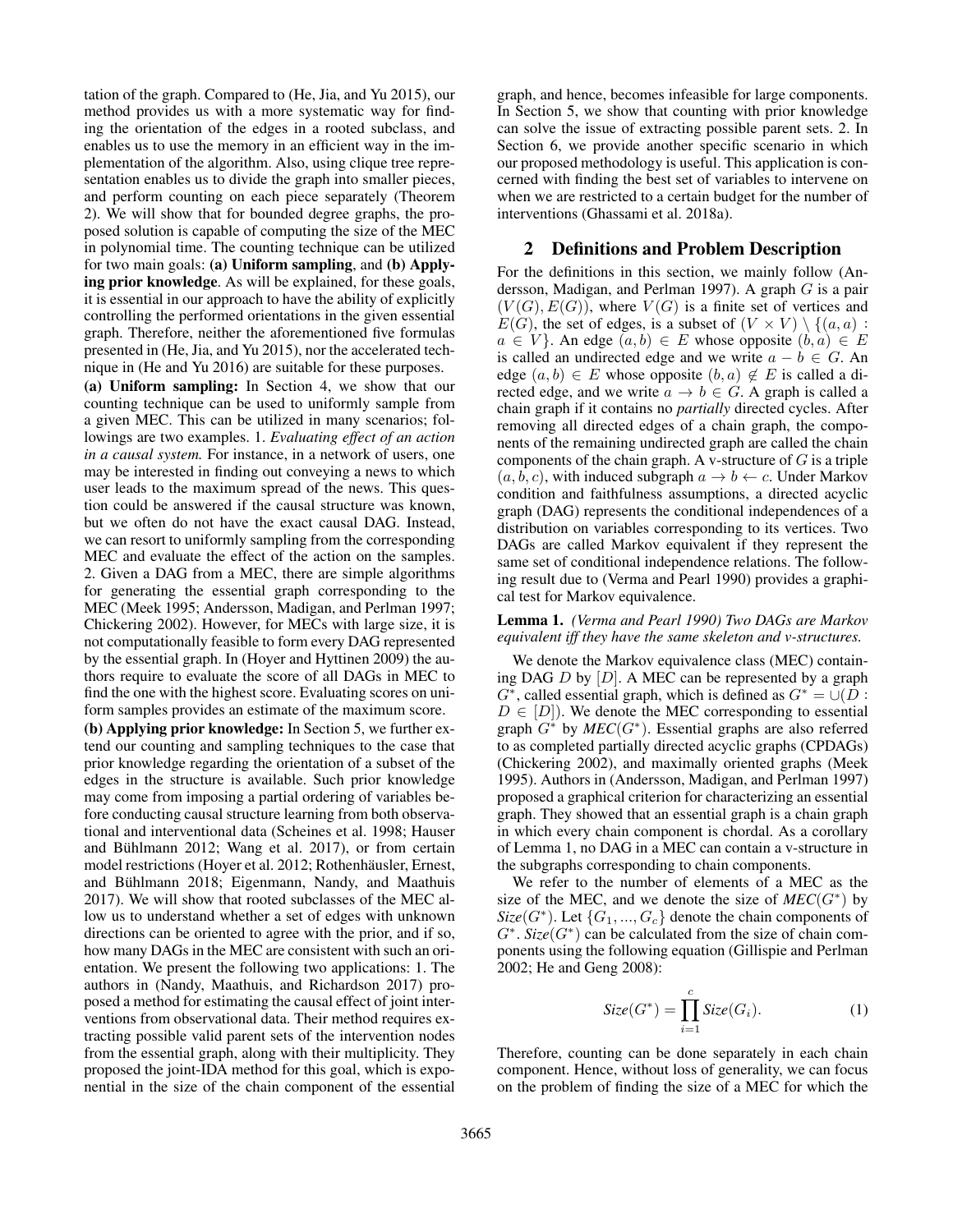essential graph is a chain component, i.e., an undirected connected chordal graph (UCCG), in which none of the members of the MEC are allowed to contain any v-structures.

In order to solve this problem, the authors of (He, Jia, and Yu 2015) showed that there are five types of MECs whose sizes can be calculated with five formulas, and that for any other MEC, it can be partitioned recursively into smaller subclasses until the sizes of all subclasses can be calculated from the five formulas. In the following we explain the partitioning method as it is relevant to this work as well. Let G be a UCCG and D be a DAG in  $MEC(G)$ . A vertex  $v \in V(G)$ is the root in  $D$  if its in-degree is zero.

Definition 1. *Let* G *be a UCCG. The* v*-rooted subclass of*  $MEC(G)$  *is the set of all v-rooted DAGs in MEC(G). This subclass can be represented by the* v*-rooted essential graph*  $G^{(v)} = \bigcup (D : D \in v\text{-}rooted subclass).$ 

For instance, for UCCG G in Figure  $1(a)$ ,  $G^{(v_1)}$  and  $G^{(v_2)}$ are depicted in Figures  $1(c)$  and  $1(q)$ , respectively.

Lemma 2. *(He, Jia, and Yu 2015) Let* G *be a UCCG. For* any  $v \in V(G)$ *, the v-rooted subclass is not empty and the set of all* v*-rooted subclasses partitions MEC*(G)*.*

From Lemma 2 we have

$$
Size(G) = \sum_{v \in V(G)} Size(G^{(v)}).
$$
 (2)

Therefore, using equations (1) and (2), we have  $Size(G^*)$  =  $\prod_{i=1}^{c} \sum_{v \in V(G_i)}$  *Size*( $G_i^{(v)}$ ). He et al. showed that  $G^{(v)}$  is a chain graph with chordal chain components, and introduced an algorithm for generating this essential graph. Therefore, using the last equation,  $\text{Size}(G^*)$  can be obtained recursively. The authors of (He, Jia, and Yu 2015) did not characterize the complexity, but reported that their experiments suggested that when the number of vertices is small or the graph is sparse, the proposed approach is efficient.

## 3 Calculating the size of a MEC

In this section, we present our proposed method for calculating the size of the MEC corresponding to a given UCCG. We first introduce some machinery required in our approach for representing chordal graphs via clique trees. The definitions and propositions are mostly sourced from (Blair and Peyton 1993; Vandenberghe and Andersen 2015).

For a given UCCG, G, let  $\mathcal{K}_G = \{K_1, \dots, K_m\}$  denote the set containing the maximal cliques of  $G$ , and let  $T =$  $(\mathcal{K}_G, E(T))$  be a tree on  $\mathcal{K}_G$ , referred to as a *clique tree*.

Definition 2 (*Clique-intersection property*). *A clique tree* T *satisfies the clique-intersection property if for every pair of* distinct cliques  $K, K' \in \mathcal{K}_G$ , the set  $K \cap K'$  is contained in every clique on the path connecting  $K$  and  $K'$  in the tree.

Proposition 1. *(Blair and Peyton 1993) A connected graph* G *is chordal if and only if there exists a clique tree for* G*, which satisfies the clique-intersection property.*

**Definition 3** (*Induced-subtree property*). A clique tree  $T =$  $(\mathcal{K}_G, E(T))$  *satisfies the induced-subtree property if for every vertex*  $v \in V(G)$ *, the set of cliques containing v induces a subtree of*  $T$ *, denoted by*  $T_v$ *.* 

## Proposition 2. *(Blair and Peyton 1993) The cliqueintersection and induced-subtree properties are equivalent.*

Since we work with a UCCG, by Propositions 1 and 2, there exists a clique tree on  $\mathcal{K}_G$ , which satisfies the cliqueintersection and induced-subtree properties. Efficient algorithms for generating such a tree is presented in (Blair and Peyton 1993; Vandenberghe and Andersen 2015). In the sequel, whenever we refer to clique tree  $T = (\mathcal{K}_G, E(T))$ , we assume it satisfies the clique-intersection and inducedsubtree properties. Note that such a tree is not necessarily unique, yet we fix one and perform all operations on it. For the given UCCG, similar to (He, Jia, and Yu 2015), we partition the corresponding MEC by its rooted subclasses, and calculate the size of each subclass separately. However, we use the clique tree representation of the UCCG for counting. Our approach enables us to use the memory in the counting process to make the counting more efficient, and provides us with a systematic approach for finding the orientations.

For the *r*-rooted essential graph  $G^{(r)}$ , we arbitrarily choose one of the cliques containing  $r$  as the root of the tree  $T = (\mathcal{K}_G, E(T))$ , and denote this rooted clique tree by  $T^{(r)}$ . Setting a vertex as the root in a tree determines the parent of all vertices of the tree. For clique K in  $T^{(r)}$ , denote its parent clique by  $Pa(K)$ . Following (Vandenberghe and Andersen 2015), we can partition each non-root clique into a separator set  $Sep(K) = K \cap Pa(K)$ , and a residual set  $Res(K) = K \setminus Sep(K)$ . For the root clique, the convention is to define  $Sep(K) = \emptyset$ , and  $Res(K) = K$ . The induced-subtree property implies the following result.

Proposition 3. *(Vandenberghe and Andersen 2015) Let* G *be the given UCCG, and let*  $T^{(r)}$  *be the rooted clique tree, (i) The clique residuals partition*  $V(G)$ ,

*(ii) For each*  $u \in V(G)$ *, denote the clique for which* u *is in its residual set by*  $K_u$ *, and the induced subtree of cliques containing*  $u$  *by*  $T_u$ *.*  $K_u$  *is the root of*  $T_u$ *. The other vertices of* T<sup>u</sup> *are the cliques that contain* u *in their separator set. (iii) The clique separators Sep*(K)*, where* K *ranges over all non-root cliques, are the minimal vertex separators of* G*.*

Note that sets  $Sep(K)$  and  $Res(K)$  depend on the choice of root. However, all clique trees have the same vertices (namely, maximal cliques of  $G$ ) and the same clique separators (namely, the minimal vertex separators of  $G$ ). Also, since there are at most  $p$  cliques in a chordal graph with  $p$ vertices, there are at most  $p - 1$  edges in a clique tree and hence, at most  $p - 1$  minimal vertex separators.

With a small deviation from the standard convention, in our approach, for the root clique of  $T^{(r)}$ , we define  $Sep(K) = \{r\}$ , and  $Res(K) = K \setminus \{r\}$ . Recall from Proposition 3 that for each  $u \in V(G)$ ,  $K_u$  denotes the clique for which  $u$  is in its residual set, and this clique is unique. We will need the following results for our orientation approach. All the proofs are provided in (Ghassami et al. 2018b).

**Lemma 3.** *If*  $u \to v \in G^{(r)}$ , then  $u \in \text{Sep}(K_v)$ .

**Corollary 1.** *If*  $u \to v \in G^{(r)}$ *, then*  $v \notin \text{Sep}(K_u)$ *.* 

Lemma 3 states that parents of any vertex  $v$  are elements of  $Sep(K_v)$ . But, not all elements of  $Sep(K_v)$  are necessarily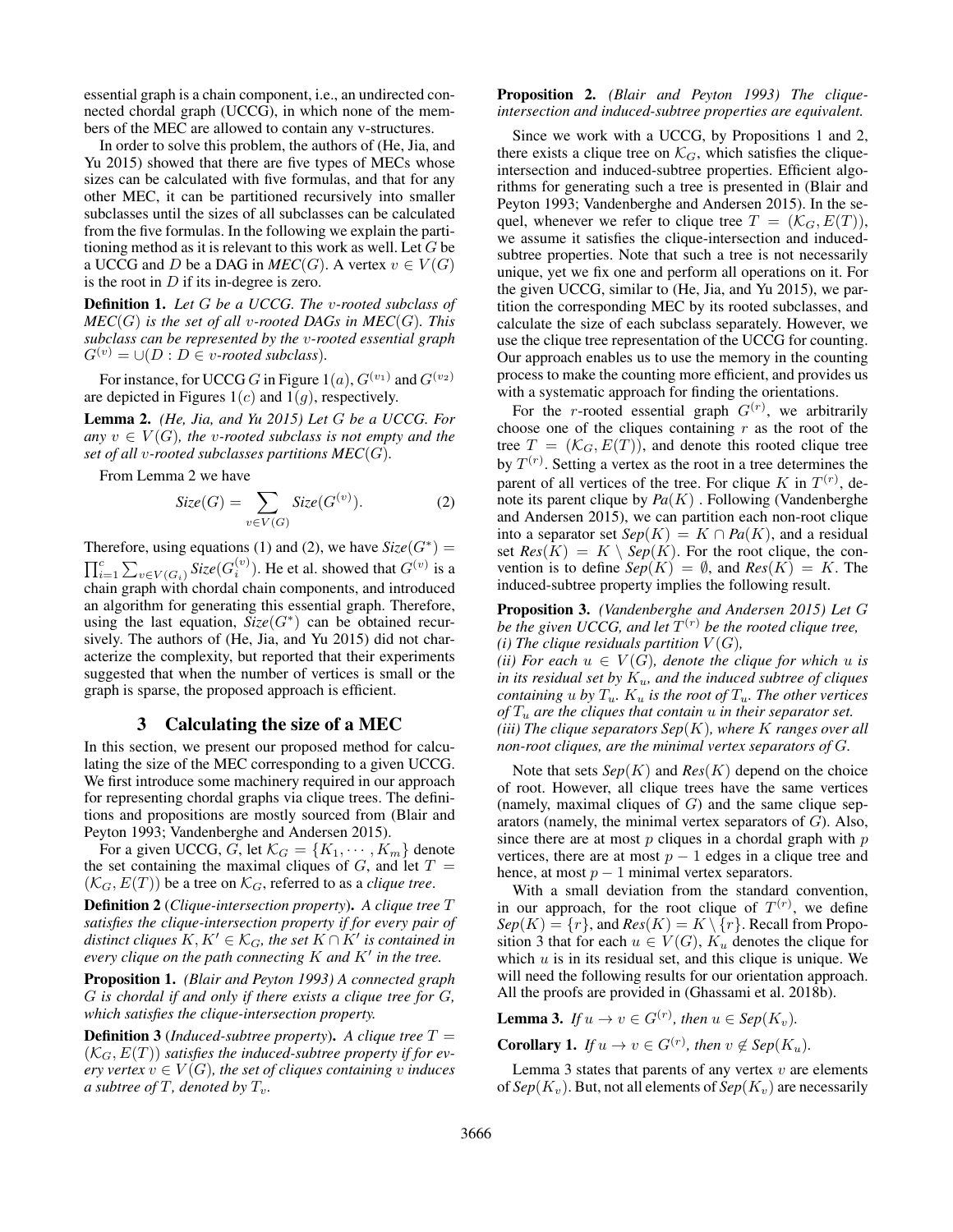

Figure 1: Graphs related to Example 1.

parents of  $v$ . Our objective is to find a necessary and sufficient condition to determine the parents of a vertex.

**Lemma 4.** If  $u \to v \in G^{(r)}$ , then for every vertex  $w \in G$  $Res(K_v), u \to w \in G^{(r)}.$ 

Lemma 4 implies that for every clique  $K$ , any vertex  $u \in Sep(K)$  either has directed edges to all elements of  $Res(K)$  in  $G^{(r)}$ , or has no directed edges to any of the elements of *Res*(K). For clique K, we define the *emission set*,  $Em(K)$ , as the subset of  $Sep(K)$ , which has directed edges to all elements of  $Res(K)$  in  $G^{(r)}$ . Lemmas 3 and 4 lead to the following corollary.

**Corollary 2.**  $Em(K_v)$  is the set of parents of v in  $G^{(r)}$ .

This means that the necessary and sufficient condition for u to be a parent of v is  $u \in Em(K_v)$ . Therefore, for any clique  $K$ , we need to characterize its emission set. We will show that vertices in  $Em(K)$  are the subset of  $Sep(K)$ , which satisfy the following emission condition:

Definition 4 (Emission condition for a vertex). *We say vertex* v *satisfies the emission condition in clique* K *if*  $v \in$  $Sep(K)$ *, and*  $Em(K_v) \nsubseteq Sep(K)$ *.* 

As a convention, we assume that the root variable  $r$  satisfies the emission condition in all the cliques containing it.

**Theorem 1.**  $u \to v \in G^{(r)}$  if and only if u satisfies the *emission condition in clique*  $K_v$  *in*  $T^{(r)}$ *.* 

Note that for a clique  $K$ , in order to find  $Em(K)$  using Definition 4, we need to learn the emission set of some cliques on the higher levels of the tree. Hence, the emission sets must be identified on the tree from top to bottom.

After setting vertex  $r$  as the root, Theorem 1 allows us to find the orientation of directed edges in  $G^{(r)}$  as follows. First, we form  $T^{(r)}$ . Then, for each  $K \in \mathcal{K}_G$ , starting from top to bottom of  $T^{(r)}$ , we identify all vertices which satisfy the emission condition to obtain  $Em(K)$ . Finally, in each clique  $K$ , we orient the edges from all the variables in  $Em(K)$  towards all the variables in  $Res(K)$ .

Example 1. *Assume the UCCG in Figure 1*(a) *is the given* essential graph. Setting vertex  $v_1$  as the root of G (by symmetry,  $v_4$  is similar), the corresponding clique tree  $T^{(v_1)}$  is *shown in Figure 1*(b)*, where in each clique, the first and the second rows represent the separator and the residual sets, respectively. In this clique tree, we obtain*  $Em(K_1) = \{v_1\}$ ,

#### Algorithm 1 MEC Size Calculator

1: Input: Essential graph G<sup>∗</sup> , with chain components 2:  $\{G_1, \cdots G_c\}.$ 

3: **Return:**  $\prod_{i=1}^{c}$  SIZE( $G_i$ ) 4:

5: function  $\text{SIZE}(G)$ 

6: Construct a clique tree  $T = (\mathcal{K}_G, E(T))$ .

7: if  $T \in$  Memory then

8: Load  $[T, Size_T]$ , Return:  $Size_T$ 

9: else 10: **for**  $v \in V(G)$  do

11: Set a clique  $K \in T_v$  as the root to form  $T^{(v)}$ .

12:  $Size_{T^{(v)}} = \text{RS}(G, T^{(v)}, K, Sep(K)).$ 

13: end for

14: Save  $[T, \sum_{v \in V} Size_{T(v)}]$ , Return  $\sum_{v} Size_{T(v)}$ 

15: end if

16: end function

and  $Em(K_2) = \{v_2, v_3\}$ . Hence, the directed edges are  $v_1 \rightarrow v_2, v_1 \rightarrow v_3, v_2 \rightarrow v_4, and v_3 \rightarrow v_4$ . This results in  $G^{(v_1)}$  in Figure 1(c), which is an essential graph with a  $single$  chain component  $G'$ , (Figure 1(d)). Setting vertex  $v_2$ as the root (by symmetry,  $v_3$  *is similar), the corresponding*  $clique$  tree  $T'^{(v_{2})}$  is shown in Figure 1(e). In this clique tree,  $\mathbb{E}m(K') = \{v_2\}$  and hence, the directed edge is  $v_2 \to v_3$ . *This results in a directed graph, thus,*  $Size(G'^{(v_2)}) = 1$ *. Similarly,*  $Size(G'^{(v_3)}) = 1$ *. Therefore, using equation* (2)*,*  $we \; have \; Size(G^{(v_1)}) \; = \; Size(G'^{(v_2)}) \, + \, Size(G'^{(v_3)}) \; =$ 2. Similarly, we have  $Size(G^{(v_4)}) = 2$ . With a similar procedure we have  $Size(G^{(v_2)}) = Size(G''^{(v_1)}) +$  $Size(G''^{(v_3)}) + Size(G''^{(v_4)}) = 3$ . and  $Size(G^{(v_3)}) = 3$ *(See (Ghassami et al. 2018b) for the detailed explanation). Finally, using equation* (2), we obtain that  $Size(G)$  =  $\sum_{i} Size(G^{(v_i)}) = 10.$ 

# 3.1 Algorithm

In this subsection, we present an efficient approach for the counting process. In a rooted clique tree  $T^{(r)}$ , for any clique K, let  $T^{(K)}$  be the maximal subtree of  $T^{(r)}$  with K as its root, and let  $Res(T^{(K)}) := \bigcup_{K' \in T^{(K)}} Res(K')$ . Also, for vertex sets  $S_1, S_2 \subseteq V$ , let  $[S_1, S_2]$  be the set of edges with one end point in  $S_1$  and the other end point in  $S_2$ .

**Lemma 5.** For all K,  $[Sep(K),Res(T^{(K)})]$  is an edge cut.

We need the following definition in our algorithm.

Definition 5 (Emission condition for a clique). *Clique* K *satisfies the emission condition if*  $\mathbf{Em}(K) = \mathbf{Sep}(K)$ .

Remark 1. *Theorem 1 implies that clique* K *satisfies the emission condition if and only if all elements in Sep*(K) *satisfy the emission condition in* K*.*

In the recursive approach, once the algorithm finds all the directed edges in  $G^{(r)}$ , it removes all the oriented edges for the next stage and restarts with the undirected components, i.e., the edges that it removes are the directed edges. Therefore, we require an edge cut in which all the edges are directed. This is satisfied by cliques with emission condition: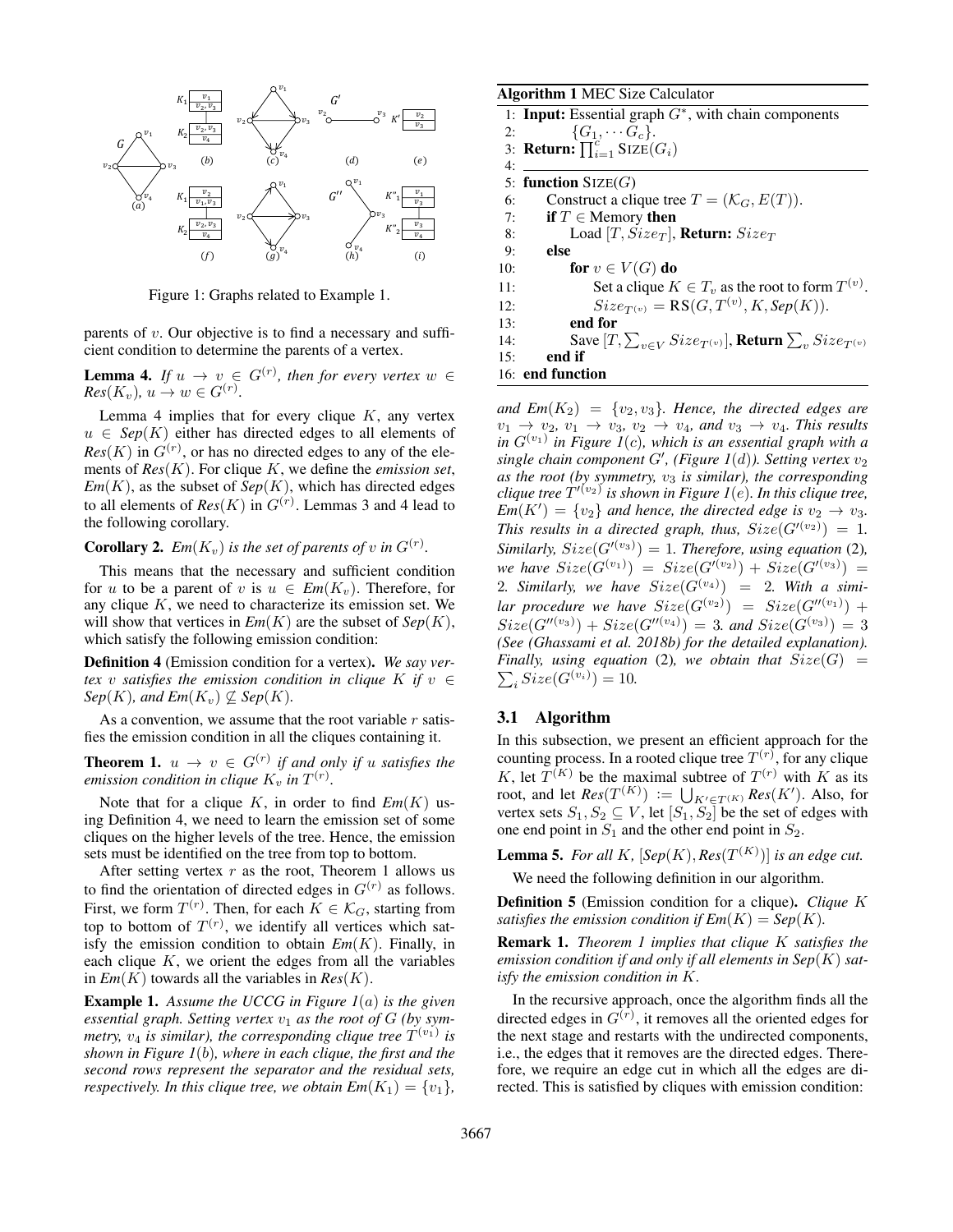**Function**  $RS(G, T, K_{root}, Sep(K_{root}))$ 

1: **Initiate:**  $Size_T = 1$ ,  $Explore = K_{root}$ . 2: Orient from  $Sep(K_{root})$  to  $Res(K_{root})$  in G. 3:  $\tilde{G}$  := Subgraph of G induced on vertices in T minus edges among vertices in  $Sep(K_{root})$ . 4: **while** *Explore*  $\neq \emptyset$  **do** 5: **for**  $K \in Ch(Explore)$  **do** 6: Form  $Em(K)$ . 7: **if** K satisfies emission condition **then** 8:  $T = T\backslash T^{(K)}$ 9: Remove  $[Sep(K),Res(T^{(K)})]$  and com-10: ponents containing  $Res(T^{(K)})$  from  $\tilde{G}$ . 11: **if**  $(T^{(K)}, \text{Sep}(K)) \in$  Memory then 12: Load  $[(T^{(K)}, \text{Sep}(K)), \text{Size}_{T^{(K)}}]$ 13:  $Size_T = Size_T \times Size_{T(K)}$ <br>14: **else** else 15:  $Size_{T(K)} = RS(G, T^{(K)}, K, Sep(K))$ 16: **Save**  $[(T^{(K)}, \text{Sep}(K)), \text{Size}_{T^{(K)}}]$ 17:  $Size_T = Size_T \times Size_{T^{(K)}}$ <br>18: **end if** end if 19: else 20: **Orient from**  $Em(K)$  **to**  $Res(K)$  **in G and G**. 21: end if 22: end for 23:  $Explore = Ch(Explore)$ 24: end while 25: **Return:**  $Size_T \times \prod_{G' \in undirected\ components\ of\ \tilde{G}} \text{SIZE}(G').$ 

Theorem 2. *If clique* K *satisfies the emission condition,*  $[Sep(K),Res(\mathcal{T}^{(K)})]$  *is a directed edge cut.* 

Therefore, by Theorem 2, if clique  $K$  satisfies the emission condition, in the clique tree, we can learn the orientations in trees  $T^{(r)} \setminus T^{(K)}$  and  $T^{(K)}$  separately. This property helps us to perform our counting process efficiently by utilizing the memory in the process. More specifically, if rooted clique trees  $T^{(r_1)}$  and  $T^{(r_2)}$  share a rooted subtree whose root clique satisfies the emission condition, it suffices to perform the counting in this subtree only once. Based on this observation, we propose the counting approach whose pseudocode is presented in Algorithm 1.

The input to Algorithm 1 is an essential graph  $G^*$ , and it returns  $\hat{Size}(G^*)$  by computing equation (1), through calling function SIZE $(\cdot)$  for each chain component of  $G^*$ . In Function  $\text{SIZE}(\cdot)$ , first the clique tree corresponding to the input UCCG is constructed. If this tree has not yet appeared in the memory, for every vertex  $v$  of the input UCCG, the function forms  $T^{(v)}$  and calculates the number of v-rooted DAGs in the MEC by calling the rooted-size function  $RS(\cdot)$  (lines 10-13). Finally, it saves and returns the sum of the sizes.

The function RS checks whether each clique  $K$  of each level of the input rooted tree satisfies the emission condition (lines 7). We assume that all the variables in  $K_{root}$  satisfy the emission condition in all the cliques containing them. If emission condition was satisfied, it removes the rooted subtree  $T^{(K)}$  from the tree and the corresponding subgraph from the graph (lines 8-10), and checks whether the size of  $T^{(K)}$  with its current separator set is already in the memory.

| r    | $\boldsymbol{\eta}$ | 20   | 30   | 40     | 50      | 60    |
|------|---------------------|------|------|--------|---------|-------|
|      | $T_1$               | 0.50 | 2.26 | 6.65   | 19.55   | 55.59 |
| 0.2  | T <sub>2</sub>      | 0.27 | 2.61 | 20.68  | 219.98  | >3600 |
|      | $T_2/T_1$           | 0.54 | 1.15 | 3.11   | 11.25   | >65   |
|      | $T_{1}$             | 0.51 | 2.27 | 7.56   | 25.46   | 59.21 |
| 0.25 | T <sub>2</sub>      | 0.40 | 8.77 | 101.84 | 1760.21 | >3600 |
|      | $T_2/T_1$           | 0.78 | 3.86 | 13.47  | 69.12   | >60   |

Table 1: Average run time (in seconds).

If so, the function loads it as  $Size_{T(K)}$  (lines 12); else, RS calls itself on the rooted clique tree  $T^{(K)}$  to obtain  $Size_{T^{(K)}},$ and then saves  $Size_{T(K)}$  in the memory (lines 15 and 16). If the clique  $K$  does not satisfy the emission condition, it simply orients edges from  $Em(K)$  to  $Res(K)$  (lines 20). Finally, in the resulting essential graph, it calls the function  $\text{SIZE}(\cdot)$ for each undirected component (lines 25).

For bounded degree graphs, the proposed approach runs in polynomial time:

Theorem 3. Let p and  $\Delta$  be the number of vertices and max*imum degree of a graph* G*. The computational complexity of MEC size calculator on G is in the order of*  $\mathcal{O}(p^{\Delta+2})$ *.* 

**Remark 2.** *From Definition 4, it is clear that if Sep*( $K_v$ ) ∩  $Sep(K) = \emptyset$ , then  $v \in Sep(K)$  *satisfies the emission condition in clique* K*. We can use this property for locally orienting edges without finding emission set*  $Em(K_v)$ *.* 

## 3.2 Simulation Results

We generated 100 random UCCGs of order  $p = 20, \dots, 60$ with  $r \times \binom{p}{2}$  as the number of edges based on the procedure proposed in (He, Jia, and Yu 2015), where parameter  $r$  controls the graph density. We compared the proposed algorithm with the counting algorithm in (He, Jia, and Yu 2015) in Table 1. Note that, as we mentioned earlier, since the counting methods are utilized for the purpose of sampling and applying prior knowledge, the five formulas in (He, Jia, and Yu 2015) are not implemented in either of the counting algorithms. The parameters  $T_1$  and  $T_2$  denote the average run time (in seconds) of the proposed algorithm and the counting algorithm in (He, Jia, and Yu 2015), respectively. For dense graphs, our algorithm is at least 60 times faster. Furthermore, our experiments showed that for the case of complete graphs or sparse graphs with number of edges of order  $O(p)$ , the proposed algorithm runs much faster then the case of graphs with moderate density.

### 4 Uniform Sampling from a MEC

In this section, we introduce a sampler for generating random DAGs from a MEC. The sampler is based on the counting method presented in Section 3. The main idea is to choose a vertex as the root according to the portion of members of the MEC having that vertex as the root, i.e., in UCCG  $G$ , vertex  $v$  should be picked as the root with probability  $\mathit{Size}(G^{(v)})/\mathit{Size}(G).$ 

The pseudocode of our uniform sampler is presented in Algorithm 2, which uses functions  $\text{SIZE}(\cdot)$  and  $\text{RS}(\cdot)$  of Section 3.1. The input to the sampler is an essential graph  $G^*$ , with chain components  $G = \{G_1, \dotsm, G_c\}$ . For each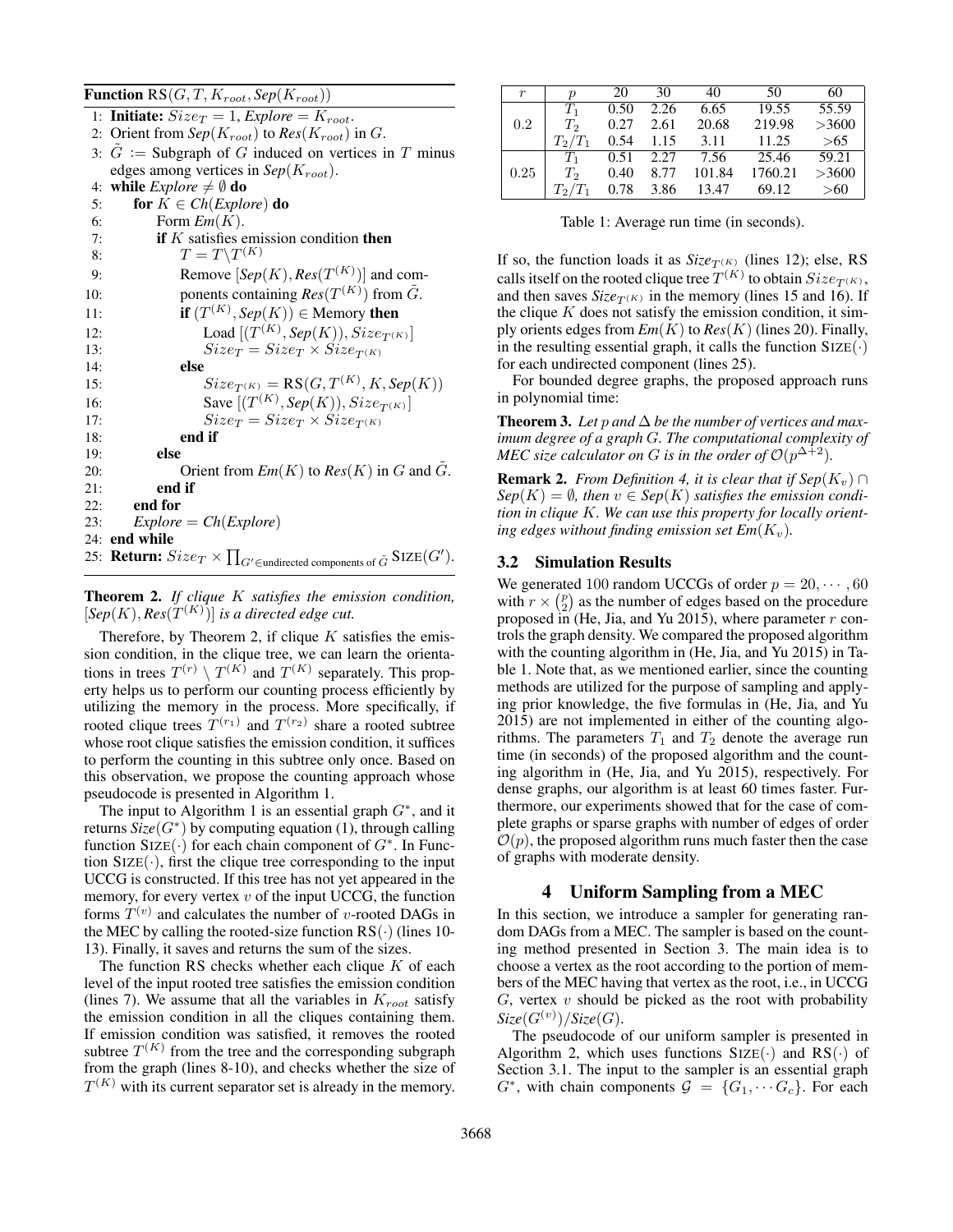Algorithm 2 Uniform Sampler

**Input:** Essential graph  $G^*$ , with chain components  $\mathcal{G} = \{G_1, \cdots G_c\}.$ while  $\mathcal{G} \neq \emptyset$  do Pick an element  $G \in \mathcal{G}$ , and update  $\mathcal{G} = \mathcal{G} \setminus G$ . Run ROOTED $(G)$ . end while Return: G<sup>∗</sup>

function  $\text{ROOFED}(G)$ Construct a clique tree  $T = (\mathcal{K}_G, E(T))$ . Set  $v \in V(G)$  as the root with prob.  $\frac{RS(G, T^{(v)}, K, Sep(K))}{S(TF(G))}$  $\frac{S(X, A, \text{sep}(K))}{SIZE(G)}$ . For every clique K in  $T^{(v)}$ , form  $Em(K)$ . Orient from  $\mathcal{E}m(K)$  to  $\mathcal{R}es(K)$  in  $G^*$  and  $G$ .  $\mathcal{G} = \mathcal{G} \cup \{$ chain components of  $G\}.$ end function

chain component  $G \in \mathcal{G}$ , we set  $v \in V(G)$  as the root with probability  $RS(G, T^{(v)}, K, Sep(K))/SIZE(G)$ , where  $K \in T_v$ , and then we orient the edges in  $G^*$  as in Algorithm 1. We remove  $G$  and add the created chain components to  $\mathcal{G}$ , and repeat until all edges are oriented.

Example 2. *For the UCCG in Figure 1*(a)*, as observed in*  $Example 1, \, \text{Size}(G^{(v_1)}) = \text{Size}(G^{(v_4)}) = 2, \, \text{Size}(G^{(v_2)}) = 1$  $Size(G^{(v_3)}) = 3$ , and  $Size(G) = 10$ . Therefore, we set ver*tices*  $v_1$ *,*  $v_2$ *,*  $v_3$ *, and*  $v_4$  *as the root with probabilities*  $2/10$ *,*  $3/10$ ,  $3/10$ , and  $2/10$ , respectively. Suppose  $v_2$  is chosen as the root. Then as seen in Example 1,  $Size(G''(v_1)) =$  $Size(G''^{(v_3)}) = Size(G''^{(v_4)}) = 1$ . Therefore, in G'', we set *either of the vertices as the root with equal probability to obtain the final DAG.*

Theorem 4. *The sampler in Algorithm 2 is uniform.*

As a corollary of Theorem 3, for bounded degree graphs, the proposed sampler runs in polynomial time.

Corollary 3. *The computational complexity of the uniform sampler is in the order of*  $\mathcal{O}(\Delta p^{\Delta+2})$ *.* 

# 5 Counting and Sampling with Prior Knowledge

Although in structure learning from observational data the orientation of some edges may remain unresolved, in many applications, an expert may have prior knowledge regarding the direction of some of the unresolved edges. In this section, we extend the counting and sampling methods to the case that such prior knowledge about the orientation of a subset of the edges is available. Specifically, we require that in the counting task, only DAGs which are consistent with the prior knowledge are counted, and in the sampling task, we force all the generated sample DAGs to be consistent with the prior knowledge. Note that the prior knowledge may not be necessarily realizable, that is, there may not exist any DAGs in the corresponding MEC with the required orientations. In this case, the counting should return zero and **Example 2** For the PCCC in Figure 16), as determined by the sample in the sample should return and the sample should return and the sample should return and the sample should be the sample of the sample should be the sam



Figure 2: Graphs related to Example 3.

#### 5.1 Counting with Prior Knowledge

We present the available prior knowledge in the form of a hypothesis graph  $H = (V(H), E(H))$ . Consider an essential graph  $G^*$ . For  $G^*$ , we call a hypothesis realizable if there exists a member of  $MEC(G^*)$  with directed edges consistent with the hypothesis. In other words, a hypothesis is realizable if the rest of the edges in  $G^*$  can be oriented without creating any v-structures or cycles. More formally:

Definition 6. *For an essential graph* G<sup>∗</sup> *, a hypothesis graph*  $H = (V(H), E(H))$  *is called realizable if there exists a DAG*  $D$  *in MEC*( $G^*$ ), for which  $E(D) \subseteq E(H)$ .

For essential graph  $G^*$ , let  $Size_H(G^*)$  denote the number of the elements of  $MEC(G^*)$ , which are consistent with hypothesis H, i.e.,  $Size_H(G^*) = |\{D : D \in$  $MEC(G^*), E(D) \subseteq E(H)$ . Hypothesis H is realizable if  $Size_H(G^*) \neq 0$ . As mentioned earlier, each chain component G of a chain graph contains exactly one root variable. We utilize this property to check the realizability and calculate  $Size_H(G^*)$  for a hypothesis graph  $H$ . Consider essential graph  $G^*$  with chain components  $\mathcal{G} = \{G_1, \cdots C_c\}.$ Following the same line of reasoning as in equation (1), we have  $Size_H(G^*) = \prod_{i=1}^{c} Size_H(G_i)$ . Also, akin to equation (2), for any  $G \in \mathcal{G}$ ,  $Size_H(G) = \sum_{v \in V(G)} Size_H(G^{(v)})$ . Therefore, in order to extend the pseudocode to the case of prior knowledge, we modify functions  $SIZE(\cdot)$  and  $RS(\cdot)$  to get  $H$  as an extra input. In our proposed pseudocode, the orientation task is performed in lines 2 and 20 of function RS. Let S be the set of directed edges of form  $(u, v)$ , oriented in either line 2 or 20. In function RS, after each of lines 2 and 20, we check the following:

if  $S \nsubseteq E(H)$  then Return: 0 end if

This guarantees that, any DAG considered in the counting will be consistent with the hypothesis  $H$ .

Example 3. *Consider the three hypothesis graphs in Figure 2 for the essential graph in Figure 1*(a)*. For hy-* $\textit{pothesis} \ \ H_1, \ \ \textit{Size}_{H_1}(G^{(v_1)}) \ \ = \ \ 2, \ \ \textit{Size}_{H_1}(G^{(v_2)}) \ \ = \ \ 1,$  $and \ \ \mathsf{Size}_{H_1}(G^{(v_3)}) = \ \mathsf{Size}_{H_1}(G^{(v_4)}) = 0.$  Therefore, *we have three DAGs consistent with hypothesis* H1*, i.e.,*  $Size_{H_1}(G) = 3$ . For hypothesis  $H_2$ ,  $Size_{H_2}(G^{(v_2)}) =$  $Size_{H_2}(G^{(v_3)}) = 2$ , and  $Size_{H_2}(G^{(v_1)}) = Size_{H_2}(G^{(v_4)}) =$ 0*, Therefore, four DAGs are consistent with hypothesis*  $H_2$ , *i.e.,*  $Size_{H_2}(G) = 4$ *. Hypothesis*  $H_3$  *is not realizable.* 

One noteworthy application of checking the realizability of a hypothesis is in the context of estimating the causal effect of interventions from observational data (Maathuis, Kalisch, and Bühlmann 2009; Nandy, Maathuis, and Richardson 2017). This could be used for instance, to predict the effect of gene knockouts on other genes or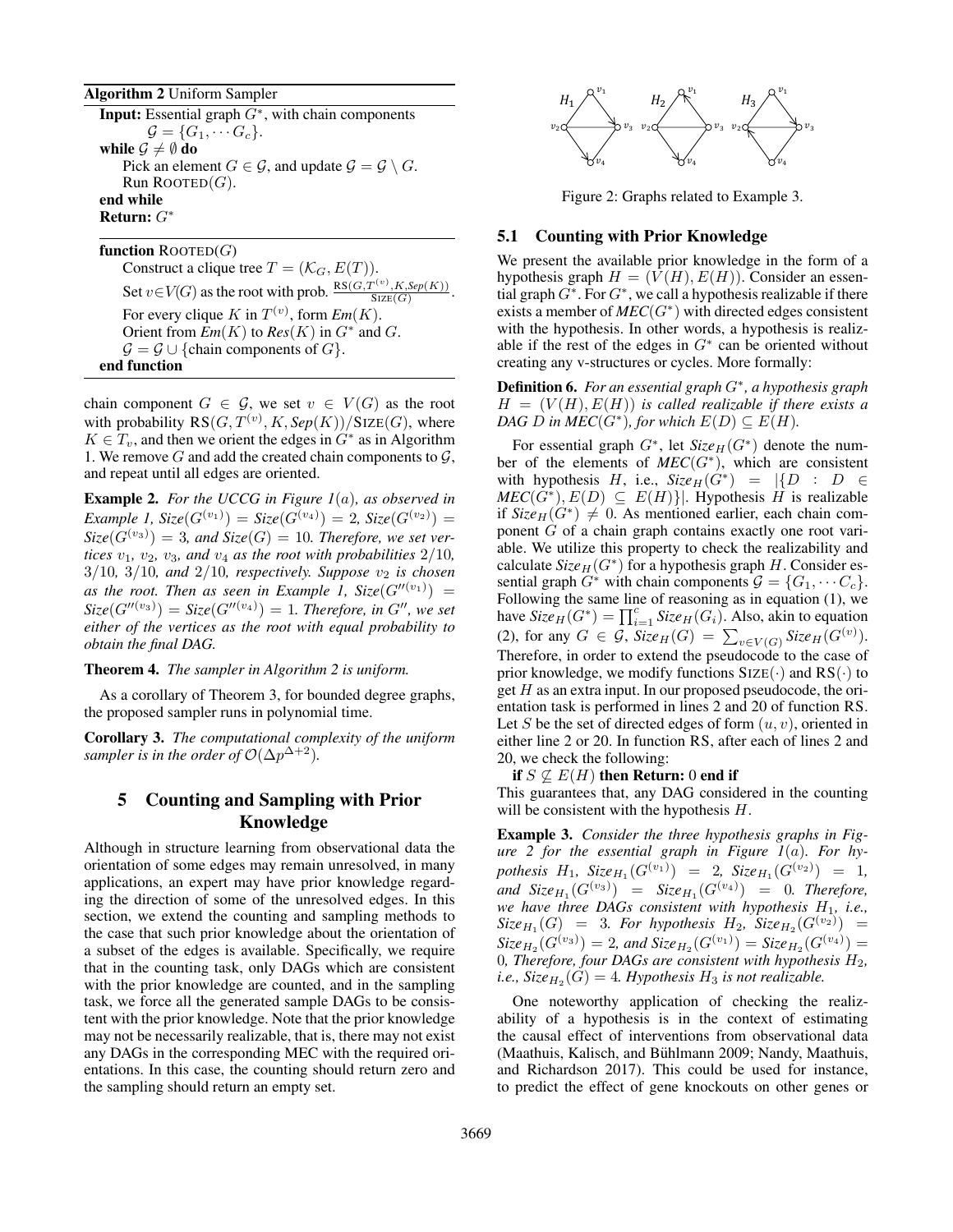some phenotype of interest, based on observational gene expression profiles. The authors of (Maathuis, Kalisch, and Bühlmann 2009; Nandy, Maathuis, and Richardson 2017) proposed a method called (joint-)IDA for estimating the average causal effect, which as a main step requires extracting possible valid parent sets of the intervention nodes from the essential graph, with the multiplicity information of the sets. To this end, a semi-local method was proposed in (Nandy, Maathuis, and Richardson 2017), which is exponential in the size of the chain component of the essential graph. This renders the approach infeasible for large components. Using our proposed method to address this problem, we can fix a configuration for the parents of the intervention target and count the number of consistent DAGs.

## 5.2 Sampling with Prior Knowledge

Suppose an experimenter is interested in generating sample DAGs from a MEC. However, due to her prior knowledge, she requires the generated samples to be consistent with a given set of orientations for a subset of the edges. In this subsection, we modify our uniform sampler to apply to this scenario. We define the problem statement formally as follows. Given an essential graph  $G^*$  and a hypothesis graph  $H$  for  $G^*$ , we are interested in generating samples from  $MEC(G^*)$ such that each sample is consistent with hypothesis  $H$ . Additionally, we require the distribution of the samples to be uniform conditioned on being consistent. That is, for each sample DAG  $D \in MEC(G^*)$ ,  $P(D) = 1/Size_H(G^*)$ , if  $E(D) \subseteq E(H)$ , and  $P(D) = 0$ , otherwise. The mentioned equations for calculating  $Size_H(\cdot)$  imply that we can use a method similar to the case of the uniform sampler. That is, we choose a vertex as the root according to the ratio of the DAGs  $D \in MEC(G^*)$  which are consistent with H and have the chosen vertex as the root, to the total number of consistent DAGs. More precisely, in UCCG  $G$ , vertex  $v$  should be picked as the root with probability  $Size_H(G^{(v)})/Size_H(G)$ . In fact, the uniform sampler could be viewed as a special case of sampler with prior knowledge with  $H = G^*$ . Hence, the results related to the uniform sampler extend naturally.

# 6 Application to Intervention Design

In this section, we demonstrate that the proposed method for calculating the size of MEC with prior knowledge can be utilized to design an optimal intervention target in experimental causal structure learning. We will use the setup in (Ghassami et al. 2018a): Let  $G^*$  be the given essential graph, and let k be our intervention budget, i.e., the number of interventions we are allowed to perform. Each intervention is on only a single variable and the interventions are designed passively, i.e., the result of one intervention is not used for the design of the subsequent interventions. Let I denote the *intervention target set*, which is the set of vertices that we intend to intervene on. Intervening on a vertex  $v$  resolves the orientation of all edges intersecting with  $v$  (Eberhardt, Glymour, and Scheines ), and then we can run Meek rules to learn the maximal PDAG (Perković, Kalisch, and Maathuis 2017). Let  $R(\mathcal{I}, D)$  be the number of edges that their orientation is resolved had the ground truth underlying DAG been D, and



Figure 3: SD of the normalized error versus the sample size.

let  $\mathcal{R}(\mathcal{I})$  be the average of  $R(\mathcal{I}, D)$  over the elements of the MEC, that is,  $\mathcal{R}(\mathcal{I}) = \frac{1}{\text{Size}(G^*)} \sum_{D \in MEC(G^*)} R(\mathcal{I}, D)$ . The problem of interest is finding the set  $\mathcal{I} \subseteq V(G^*)$  with  $|\mathcal{I}| = k$  that maximizes  $\mathcal{R}(\cdot)$ .

In (Ghassami et al. 2018a), it was proved that  $\mathcal{R}(\cdot)$  is a sub-modular function and hence, a greedy algorithm recovers an approximation to the optimum solution. Still, calculating  $\mathcal{R}(\mathcal{I})$  for a given  $\mathcal I$  remains as a challenge. For an intervention target candidate, in order to calculate  $\mathcal{R}(\mathcal{I})$ , conceptually, we can list all DAGs in the MEC and then calculate the average according to the formula for  $\mathcal{R}(\mathcal{I})$ . However, for large graphs, listing all DAGs in the MEC is computationally intensive. Note that the initial information provided by an intervention is the orientation of the edges intersecting with the intervention target. Hence, we propose to consider this information as the prior knowledge and apply the method in Section 5. Let  $H$  be the set of hypothesis graphs, in which each element  $H$  has a distinct configuration for the edges intersecting with the intervention target. If the maximum degree of the graph is  $\Delta$ , cardinality of H is at most  $2^{k\Delta}$ , and hence, it does not grow with  $p$ . For a given hypothesis graph H, let  $G_H^* = \{ \tilde{D} : D \in MEC(\tilde{G}^*), E(\tilde{D}) \subseteq E(H) \}$ denote the set of members of the MEC, which are consistent with hypothesis H. Using the set  $H$ , we can break the expression of  $\mathcal{R}(\mathcal{I})$  into two sums as follows.

$$
\mathcal{R}(\mathcal{I}) = \frac{1}{\operatorname{Size}(G^*)} \sum_{H \in \mathcal{H}} \sum_{D \in G_H^*} R(\mathcal{I}, D) = \sum_{H \in \mathcal{H}} \frac{\operatorname{Size}_H(G^*)}{\operatorname{Size}(G^*)} R(\mathcal{I}, D). \tag{3}
$$

Therefore, we only need to calculate at most  $2^{k\Delta}$  values instead of considering all elements of the MEC, which reduces the complexity from super-exponential to constant in p.

#### 6.1 Simulation Results

An alternative approach to calculating  $\mathcal{R}(\mathcal{I})$  is to estimate its value by evaluating uniform samples. We generated 100 random UCCGs of order  $p = 10, 20, 30$ , with  $r \times \binom{p}{2}$ edges, where  $r = 0.2$ . In each graph, we selected two variables randomly to intervene on. We obtained the exact  $\mathcal{R}(\mathcal{I})$ using equation (3). Furthermore, for a given sample size N, we estimated  $\mathcal{R}(\mathcal{I})$  from the aforementioned Monte-Carlo approach using our proposed uniform sampler and obtained empirical standard deviation of the normalized error (SDNE) over all graphs with the same size, defined as  $SD(|\mathcal{R}(\mathcal{I}) - \hat{\mathcal{R}}(\mathcal{I})| / \mathcal{R}(\mathcal{I})$ . Figure 3 depicts SDNE versus the number of samples. As can be seen, SDNE becomes fairly low for sample sizes greater than 40.